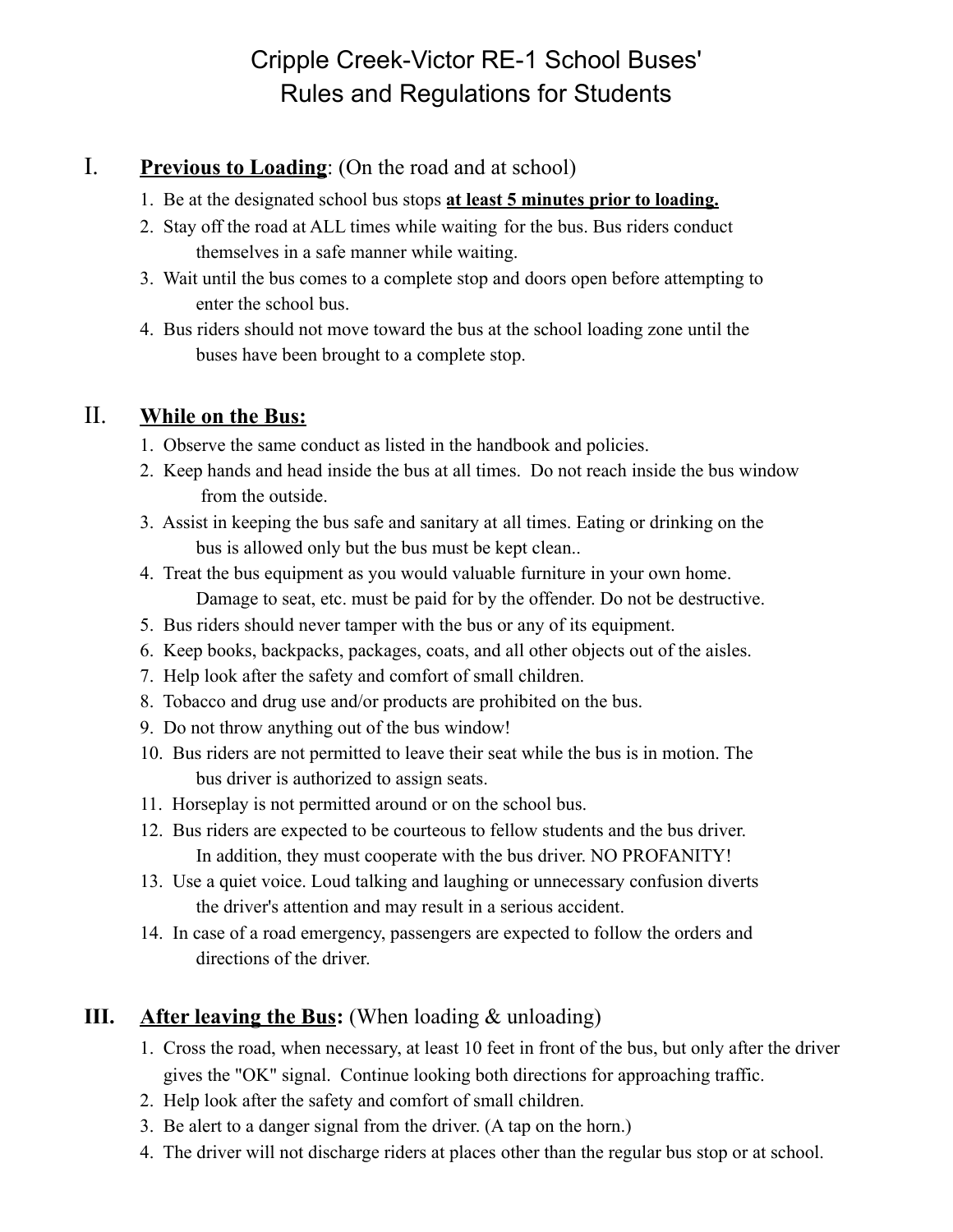#### **IV. Extra-Curricular Trips:**

- 1. The above rules and regulations apply to any trip under school sponsorship.
- 2. Students shall respect the wishes of a competent chaperone/adult appointed by the school.

#### **V. Special Notice:**

The bus driver has the authority to assign seats and to request through the principal that any student may be refused transportation if he/she refuses to follow the Rules and Regulations.

It is important your child and all other children are transported under conditions as safe as possible. Willful violation of these safety rules shall be sufficient cause for the student to be deprived the privilege of being transported to and from school by the school bus. The Principal of the school will notify parents when a student's conduct becomes a problem or if riding privileges are being suspended. Bus transportation is not a required service (by law) and is provided as an option by the local School Board. A high degree of cooperation is expected from those who benefit from this service.

#### **Penalties for Bus Violations for each School Year**

- **1st Offense -- Warning, parent is notified**
- **2nd Offense -- Loss of bus privileges for one week**
- **3rd Offense -- Loss of bus privileges for one month**

**4th Offense -- Suspension of bus privileges for the remainder of the school year**

#### **\*\* Fighting will automatically revert to a 2nd offense penalty \*\***

#### **\_\_\_\_ \_Please Detach and Return to Cripple Creek-Victor School District\_\_\_\_\_\_\_\_\_**

My child and I have read and understand/subscribe to the above Rules and Regulations concerning students transported on District school buses.

| Parent's Signature                                                                                                                                                                                                                    |                   | Date                 |
|---------------------------------------------------------------------------------------------------------------------------------------------------------------------------------------------------------------------------------------|-------------------|----------------------|
| Student's Name (Please print!)<br><u>Letter and the contract of the students</u> of the students of the students of the students of the students of the students of the students of the students of the students of the students of t |                   | Date $\qquad \qquad$ |
| Phone                                                                                                                                                                                                                                 | Alternative Phone |                      |
| Route Name                                                                                                                                                                                                                            |                   |                      |
| Please note if a student will be using other routes and/or stops on a regular basis:                                                                                                                                                  |                   |                      |
| Route Name                                                                                                                                                                                                                            | Bus Stop Name:    |                      |
| Route Name                                                                                                                                                                                                                            | Bus Stop Name:    |                      |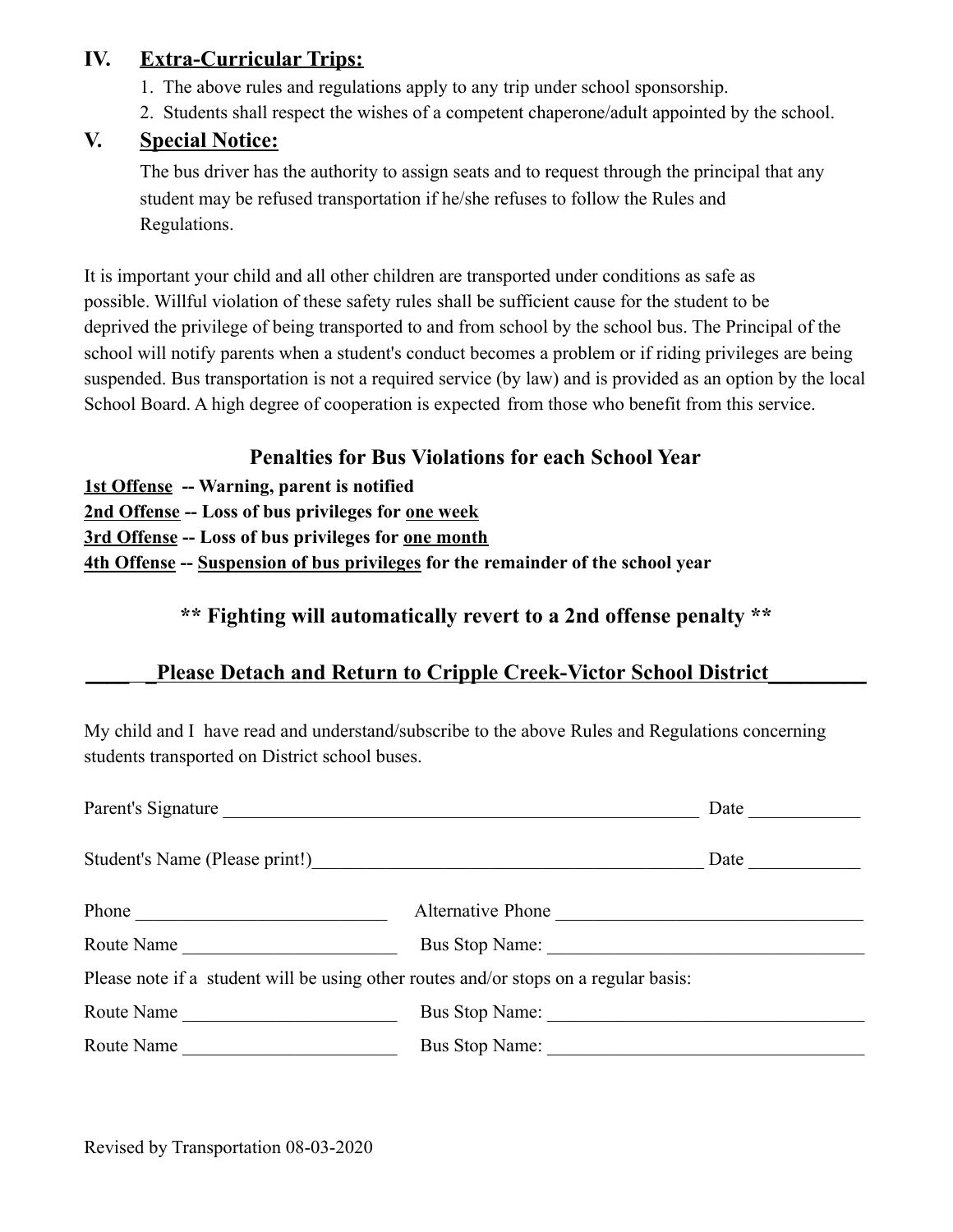## Cripple Creek-Victor RE-1 School Bus Rules and Regulations for Students COVID-19 Requirements

IF YOUR CHILD WILL RIDE THE BUS -

- 1. COMPLETE BUS REGISTRATION FORM
- 2. SIGN AGREEMENT

### *SAFETY MEASURES FOR ALL BUS RIDERS:*

*MASKS ARE REQUIRED TO BE WORN THE ENTIRE RIDE*

*WINDOWS WILL BE CRACKED TO ALLOW FOR AIR FLOW*

*USE OF HAND SANITIZER WHEN GETTING ON BUS*

# **TEMPERATURE AND SYMPTOMS SCREENINGS**

TEMPERATURE AND SYMPTOMS SCREENINGS need to be screened daily by parents/guardians prior to the student getting on the bus. If the student has any of the following, that student will not be permitted to ride:

\*TEMPERATURE OF 100.4 OR HIGHER

\*SYMPTOMS - COUGH, CHILLS, SHORTNESS OF BREATH, MUSCLE PAIN, SORE THROAT, LOSS OF SENSE OF SMELL OR TASTE, DIARRHEA, NAUSEA, VOMITING

**If a student** arrives to ride a bus w*ithout* a mask or fails to keep the mask on during the ride, the consequences will be as follows:

**First instance**: Student will be provided with a disposable mask and allowed to ride. Parent or guardian will be contacted about the violation of not wearing a mask as required.

- **Second instance**: Student will be provided with a disposable mask and allowed to ride to school. Parent must provide alternative transportation home from school on that day and will be **suspended from Transportation for 3 days**.
- **Third instance:** Student will not be allowed to ride the bus and will be **suspended from Transportation for 8 days.**